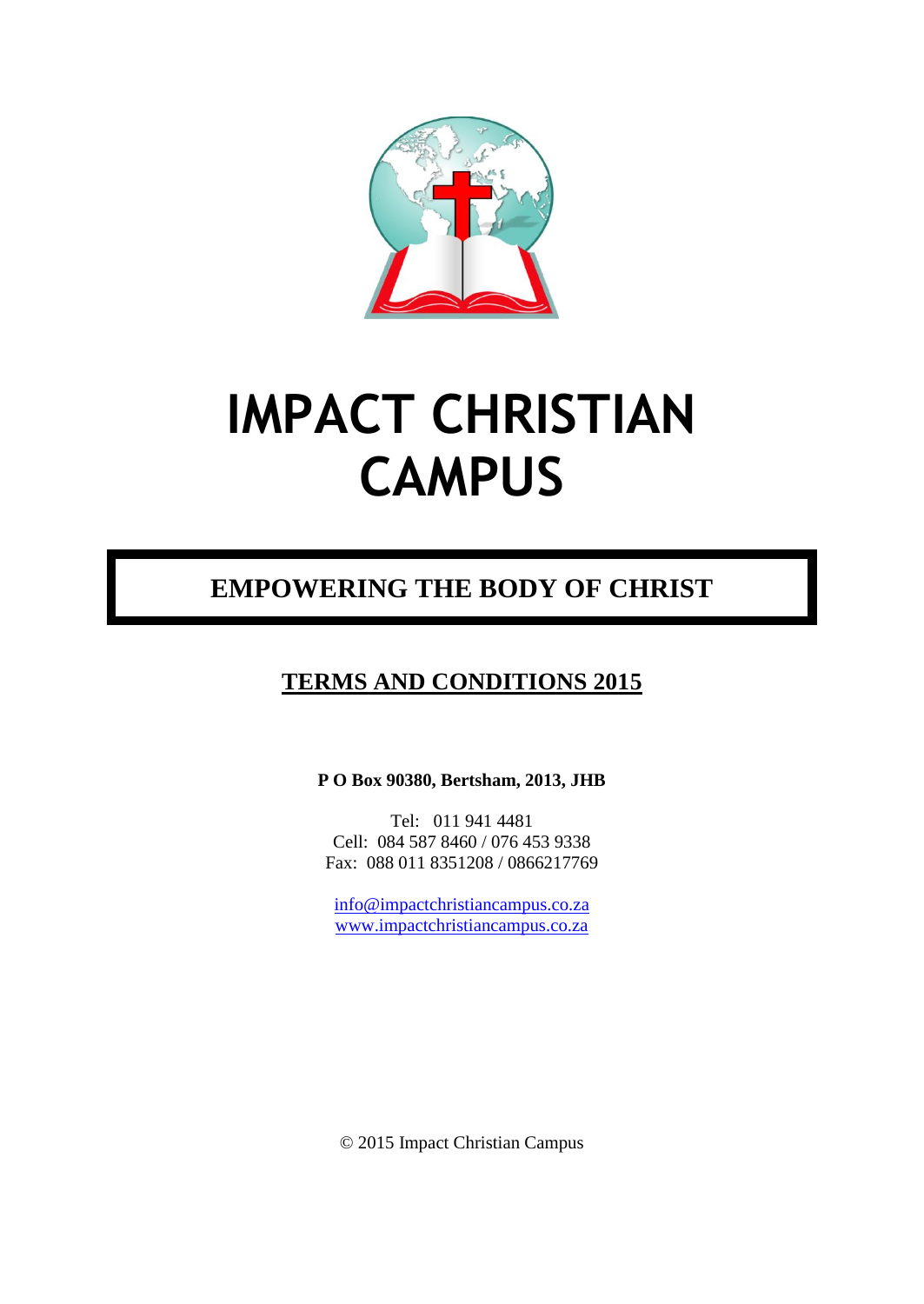# *IMPACT CHRISTIAN CAMPUS*

# **CHECK-LIST FOR EACH BIBLE COLLEGE PRINCIPAL**

- 1. Communicate all relevant information and requirements to students on an ongoing basis
- 2. Collect fees from students
- 3. Deposit payment into relevant banking account and fax deposit slip to our offices before placing any orders
- 4. Place order for books 5 days in advance on official order form and include names of students for which books are ordered
- 5. Use answer keys provided and grade Certificate & Diploma students. Send results to our offices on a monthly basis
- 6. Send exams, tests, homework and quizzes into our offices for your Bachelor students on a monthly basis for grading.
- 7. Complete at least 10 modules per year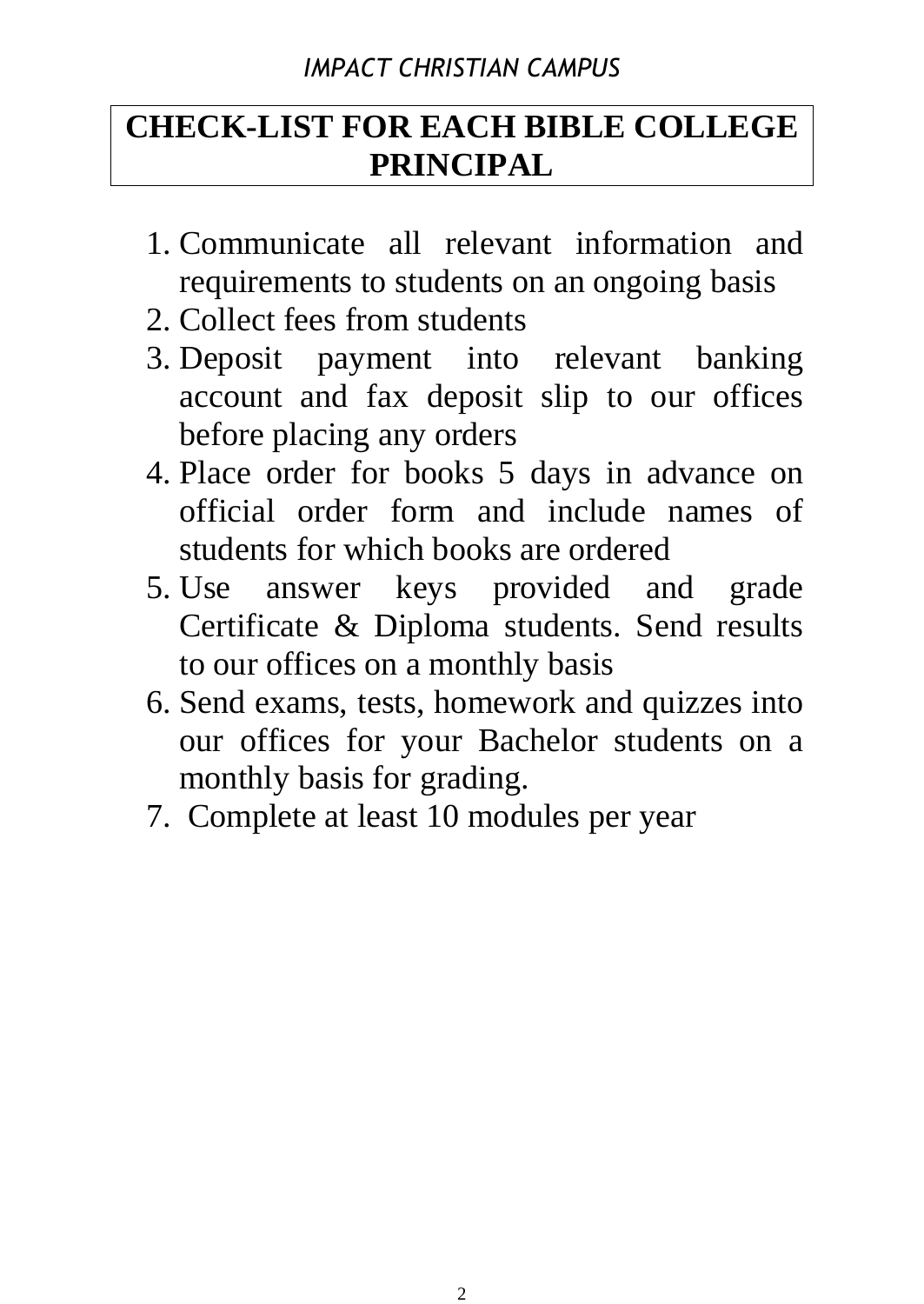# *IMPACT CHRISTIAN CAMPUS*

### *Equipping Ordinary People for Extra-Ordinary Ministry*

All our courses are Spirit-anointed and are available in **printed book, disk or downloadable digital format.**

We want to make sure you receive your work as soon as possible.

Students can choose the following three options:

- We can post your book and exam to you
- We can post a CD to you
- We can email all your work to you

#### **ONLINE PROGRAMS**

**Diploma in Ministry** 

**Certificate in Ministry** 

**Bachelor Degree in Theology** 

**Bachelor Degree in Ministry** 

**Bachelor Degree in Prophetic Ministry** 

**Bachelor Degree in Apostolic Ministry** 

**Bachelor Degree in Christian Counseling** 

**Bachelor Degree in Christian Education** 

**Bachelor Degree in Christian Entrepreneurship**

**Bachelor Degree in Ministry (Honours) – B.Min. (Hons.)**

**Master's Degree in Theology Master's Degree in Ministry Master's Degree in Prophetic Ministry Master's Degree in Apostolic Ministry Master's Degree in Christian Counseling Master's Degree in Christian Education Master's Degree in Business Entrepreneurship Master's Degree in Christian Leadership Master's Degree in Christian Business Administration Doctor of Ministry Degree** 

**Doctor of Christian Business Administration** 

**Ordination**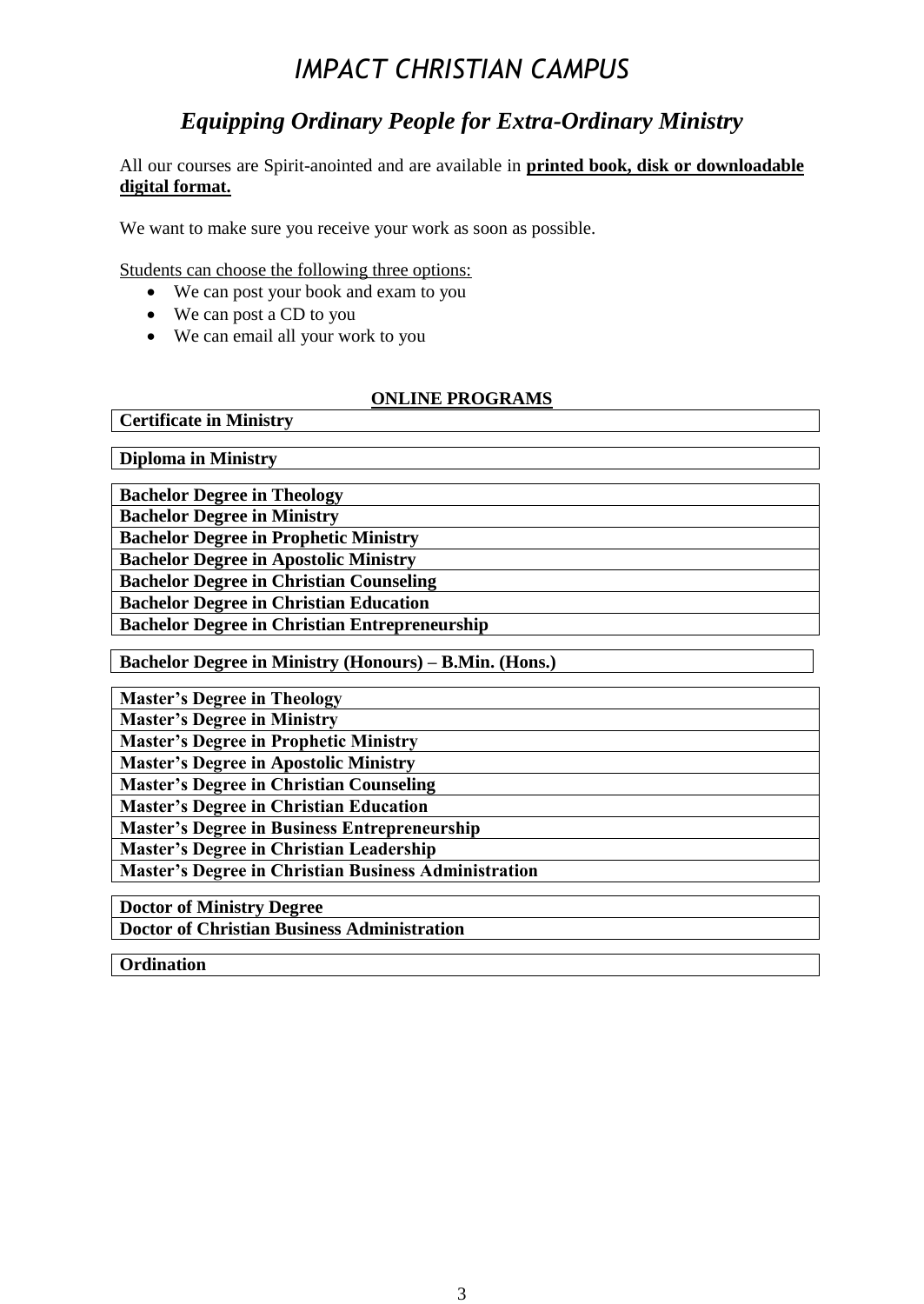#### **Bible College Fees and Student Fees – 2015**

Please consult your introduction letter, which lists the prices applicable to your college for 2015.

Colleges may determine their own registration fees that their students must pay to them. Individual colleges must determine the student registration fees payable. This enables the Bible Colleges to budget for varying administrative costs. Team Impact does not charge Bible Colleges any registration fees or affiliation fees.

Any agreement made between Team Impact Christian University and an individual Bible College is confidential.

#### **Ordering Books for the Students**

Before ordering the books for your students, kindly make a deposit for the full amount into our banking account or use our PayPal option. Please submit your order clearly indicating the name of your Bible College, the reference code of the module you are ordering and the amount of books required per module. We also require the names of the students for which the books are intended. A lecturer's guide will be included for the module ordered.

Tests and exams are in the books. We will post the answer keys to you so that you can grade your own students (Certificate & Diploma levels only).

Books must be ordered at least 5 days before classes commence. Please make adequate allowances should you require the books to be posted as this can take 10 days or longer.

#### **Course Completion**

It is a condition that principals present and complete an average of 1 course per month. This works out to approximately 10 courses per year. Please keep this pace at all times. But please note that the Bible Colleges **do not** have to start at the beginning of a new year. They can start at **any time** during the year.

#### **Student Numbers**

Individual Bible Colleges must allocate their own student numbers to individual students.

#### **Book Returns**

Schools may only receive credits for book returns on condition that the books are returned to our offices within 30 days from date of original order and that the books are still new.

#### **Credits for Prior Learning**

Prior written approval must first be obtained from our offices if a new student does not commence at the Certificate level. Credits can be given for previous internationally accredited study and/or a minimum period of five years ministry experience in a five-fold office. All previous qualifications will be evaluated promptly and fairly so that students can begin their studies at the appropriate levels.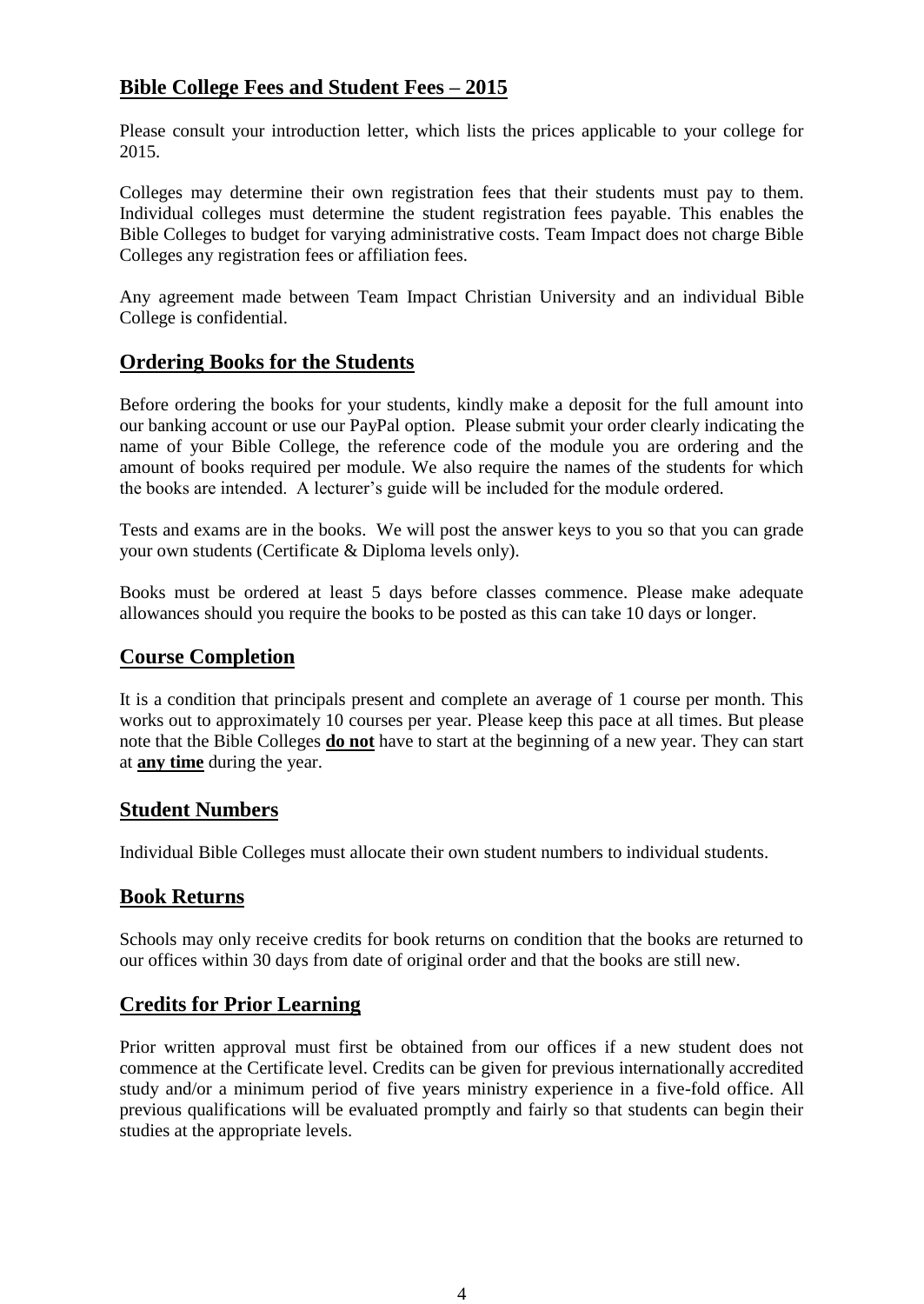#### **Principals are Responsible**

Please note that Principals of Bible colleges are required to become conversant with all the requirements of Team Impact Christian University. This must be communicated to the students. We have many instances whereby students are given the incorrect information and the problems normally only surface at graduation time. The response from principals is that they did not know. This is not acceptable.

It is an enormous responsibility to represent the interests of Team Impact Christian University. If you are unsure of any detail, please email me at [dean@tiuniversity.com.](mailto:dean@tiuniversity.com)

#### **Graduation**

Principals of Bible Colleges may order certificates once a year for their students and host their own graduation ceremonies. Please note that students must pay the graduation fee specified whether they attend the graduation or not.

The fees are payable whether the student attends the graduation ceremony or not. Gowns and caps are provided by Team Impact Christian University at the ceremony. No other gowns and caps may be worn except those that are provided by Team Impact.

Kindly comply with the following when applying for your certificate:

- 1. Each student must ensure that we have an original application form with a passportsize photograph as well as certified copies of ID and relevant past qualifications.
- 2. All work to be submitted to our offices for grading by email or post.

#### **Grading Student Exams**

Student's exams are placed in the back of each book. Principals can choose to allow the students to complete the exams in their own time. Students are permitted to make use of their books when completing the exam. However, they are not allowed to work as a group and must each submit their own work for grading. Any work, which is identical to the work of another student, will be returned. Principals will grade Certificate and Diploma level. We will provide the answer keys. All Bachelor level of work must be sent to our offices for grading. The turnaround time for our marking is six weeks.

If the principal of a Bible College wants to set their own examination as well as include homework, they are free to do so as long as they maintain a high standard for the students. This only applies to Certificate and Diploma levels. Bachelor and Honors Degree courses are graded by our offices. All exams, tests, homework and quizzes are to be sent to our offices for this purpose. We will advise you of the results within a two-month turnaround time.

#### **Catalog 2015**

These Terms and Conditions are to be read in conjunction with the catalog for 2015, which is also included in this book. Pastors and Principals are requested to study the catalog and implement the courses as specified and all the relevant information contained therein must be communicated to the students. Registered Bible Colleges may only offer Certificate, Diploma and B. degree courses (including the Honors Degree). All Masters' and Doctorate students are mentored online by Team Impact and therefore principals may not advertise or present any courses that Team Impact Christian University offers that fall outside of courses for which they are approved.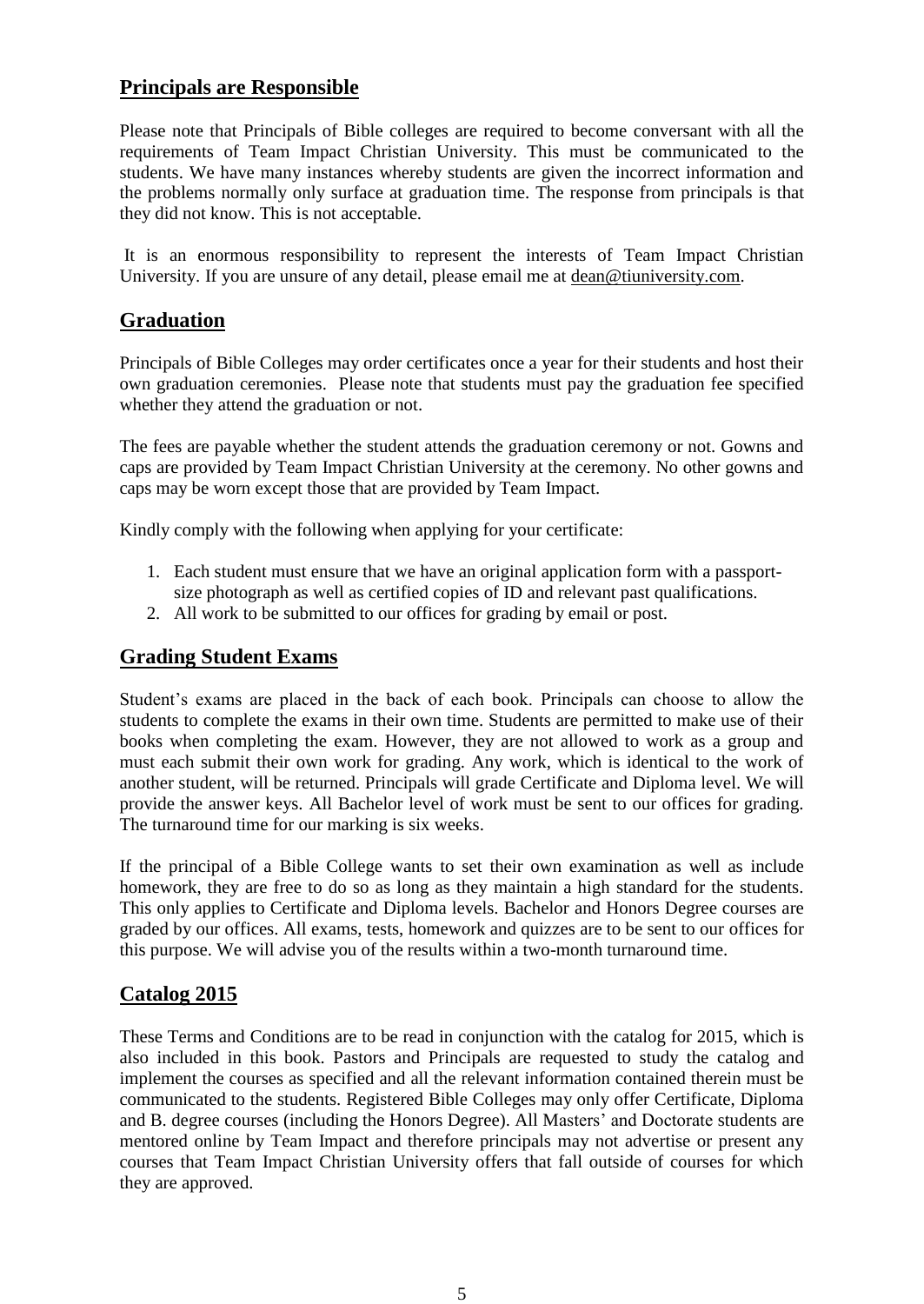You may not make any reference to Impact Christian Campus in your own Catalog or brochures other than to say " Implementing Impact Christian Campus Curriculum". Eg: *"New Life Bible College, Atlanta GA - Implementing Impact Christian Campus Curriculum."* Team Impact Christian University logo may not be used in any way at all.

#### **Websites**

Pastors and principal may not copy any part of Impact Christian Campus' website on their own website. If you have a website, make sure that you only present the courses for which you are registered. You may not make any reference to Impact Christian Campus other than to say "- Implementing Impact Christian Campus' Curriculum". Under no circumstances are any of our materials such as courses, examinations, answer keys, catalogs, enrolment forms, etc. are to be made available in downloadable formats on your website. The Impact Christian Campus logo may not be used in any way at all.

#### **Legal implications**

All USA States and individual nations have different laws governing further education. Pastors and principals are responsible for all legal compliance in this regard and Team Impact Christian University can in no way become involved in the legal responsibilities of individual Bible Schools. Make sure you comply with the laws of your State and/or nation.

Therefore, it must be pointed out that you are **NOT** a satellite university or college of Team Impact Christian University. You merely implement the Team Impact Christian University curriculum and when you transfer your credits to us, we will issue the necessary Certificates, Diplomas, and Degrees. We cannot take responsibility for any principal, pastor, or Bible College who does not follow the prerequisites for legal registration and compliance in their State and/or nation.

Pastors and/or principles are in no way employed by Impact Christian Campus but merely enter into this agreement to implement the courses of Team Impact Christian University into their churches or places of ministry.

#### **Domicilium citandi et executandi**

The domicilium citandi et executandi of Team Impact Christian University is:

Team Impact Christian University 8894 Airline Hwy Suite E Baton Rouge 70815

#### **Delegated responsibilities**

Pastors and Principals have the right to refuse any application submitted by a prospective student.

Pastors and Principals may set their own rules appertaining to their particular Bible College without any interference from Team Impact provided such rules do not violate these Terms and Conditions. For example, any Pastor or Principal can return a student's exam if they feel the work is not up to standard.

Pastors and Principals may expel or suspend any student from their Bible College for any reason they deem valid. In such cases, that particular student may not continue with his or her studies through Team Impact for a period of 12 months. In serious cases, the student may be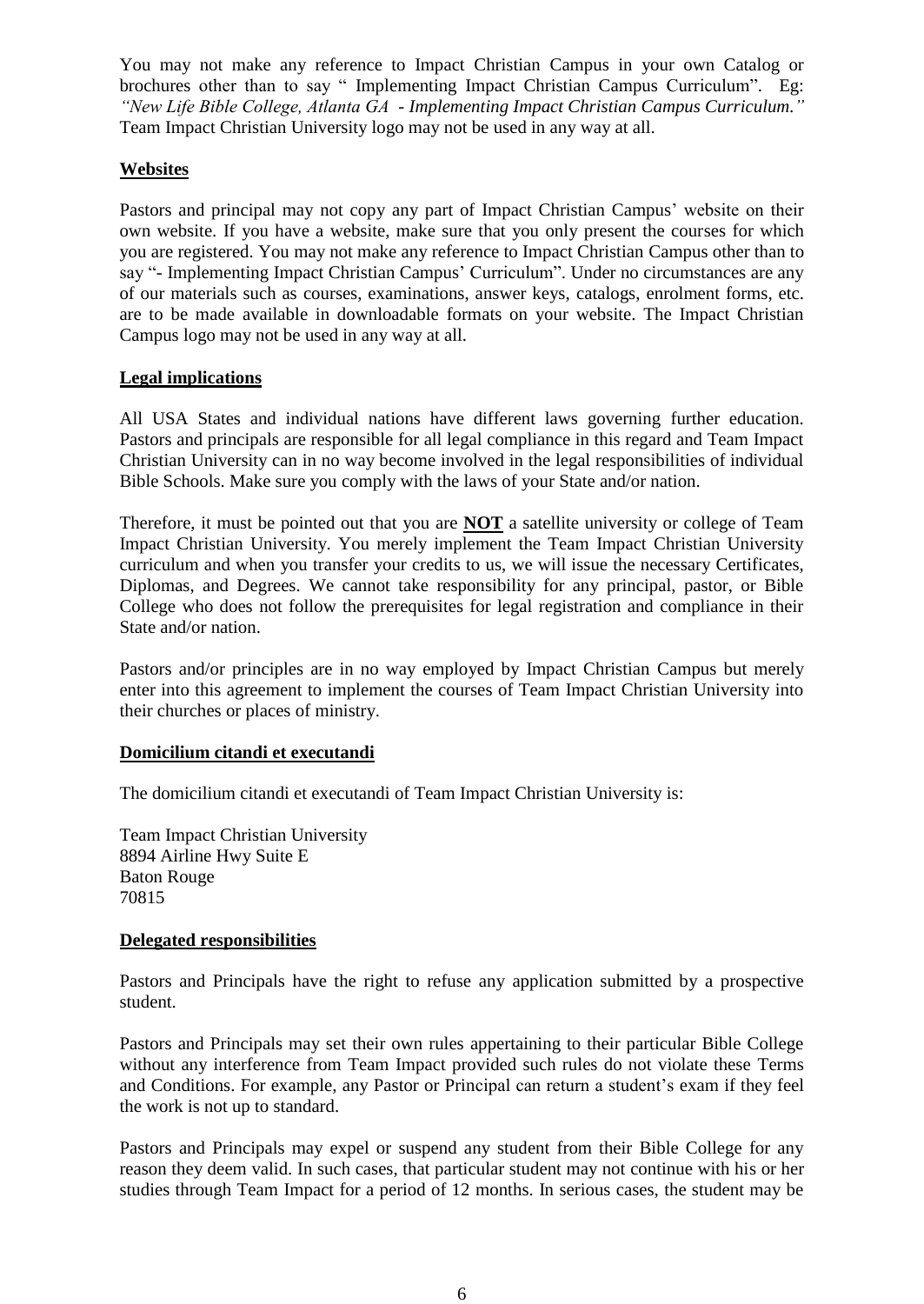permanently expelled from Impact Christian Campus depending on the severity of the charge or charges made. In such cases, it is advisable to discuss the details with our office.

It should be kept in mind that the President of Impact Christian Campus reserves the right to implement any other procedure at any time in order to maintain the high standard of integrity and unity amongst other Bible Colleges and churches and may suspend any Bible College if these Terms and Conditions are not adhered to or if a Bible College interferes with any other Bible College or ministry.

#### **Payment**

All our Bible Colleges are requested to make payment in full in advance. This can be achieved successfully if the Principals collect payment from their students before the course commences. It is not good to issue students with a book if they have not paid for it. Many of our Bible Colleges have implemented this system successfully and we encourage everyone to operate on an up-front payment arrangement with our Team Impact offices.

Pastors / Principals must place their orders at least 5 days before classes begin. All monies are to be paid into our banking account before any books can be issued. Please fax your deposit slip to our offices.

#### **Minimum entrance qualification**

There are no minimum qualification prerequisites for the Certificate of Ministry.

For example, a student who has passed only grade 8 may enroll for the Certificate program. Once they have completed the Certificate in Ministry successfully, they will be accepted into the Diploma. The Diploma allows entrance into the B.degrees, and so on.

Also make it clear to your students that you are not necessarily training them to be pastors, but that you want to equip them in the Word and to disciple them. Once someone is saved, baptized in water and in the Spirit, encourage them to start Bible School. The sooner they start learning, the better.

#### **Minimum age**

No student may begin with their studies unless they have attained the age of 16 years before they can enroll.

#### **Use of Bible School Materials and Content**

Bible School are not permitted to use any of the course content for informal courses, cel groups, membership classes, conferences, or for any other purposes other than for students who are studying towards a qualification. We expect all Bible Schools to respect the copyright integrity of all our materials and they should make every effort not to make the content available to the public domain. None of our materials are to be placed on any website whatsoever.

#### **International Status & Accreditation of Team Impact Christian University**

Team Impact Christian University is accredited by Theological Accreditation International (TAI).

TAI is a non-governmental accreditation, extended exclusively to private, Christian institutions upon inspection and approval of their programs, operations, and integrity. TAI is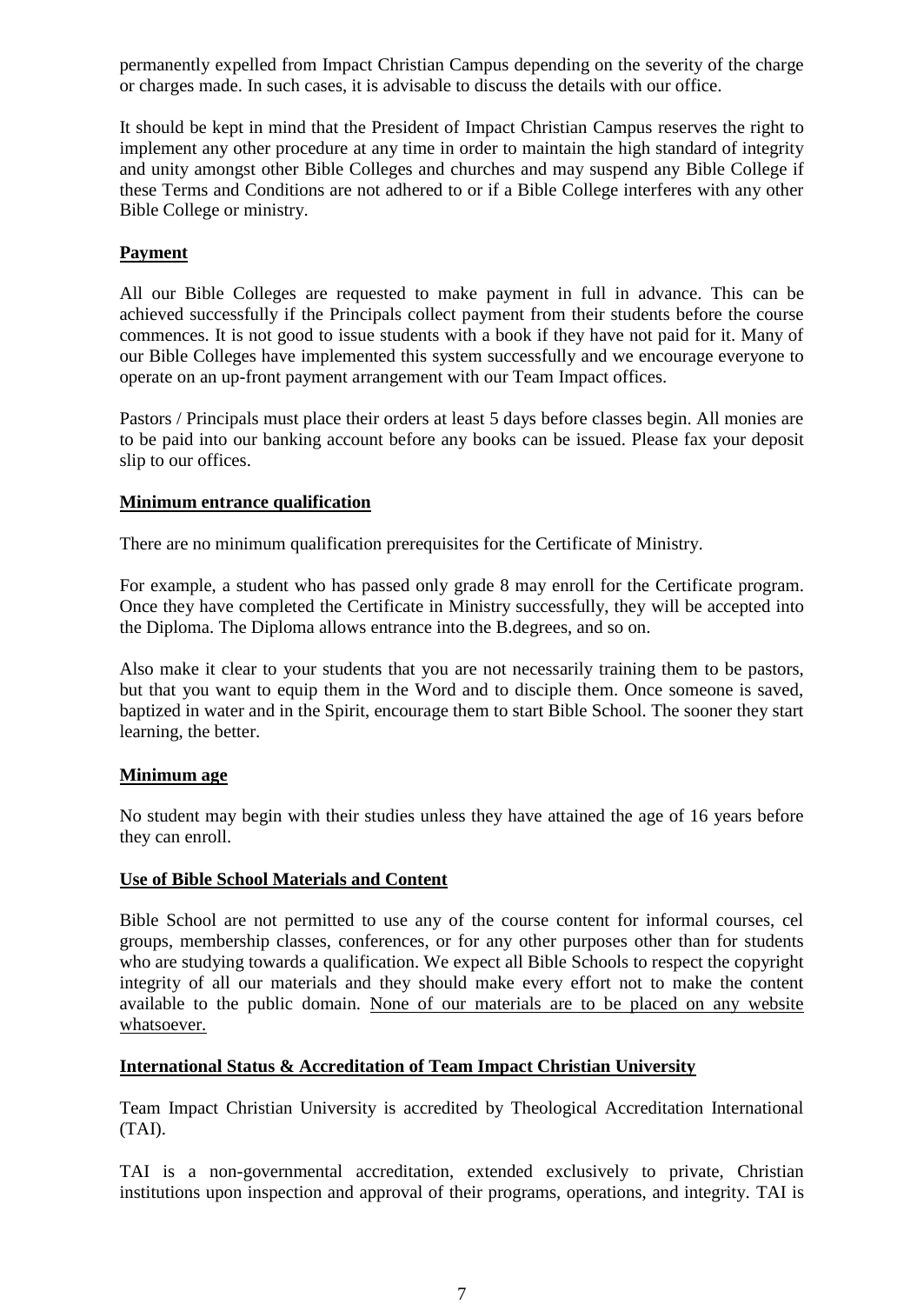one of the largest accreditation agencies world-wide and accredits Christian Universities, Theological Seminaries and Bible Schools in over 30 nations.

The purpose of accreditation is to:

- certify that an institution has met the established standards of excellence
- assist prospective students in identifying reputable institutions, which offer degree programs that will meet their needs and goals
- allow institutions to evaluate the acceptability of transfer credits into their own curricula programs

In the United States, accreditation of universities and seminaries is a voluntary process with accreditation granted by private, non-governmental agencies. Governmental agencies do not provide theological or ministry accreditation.

Government-recognized accreditation is not necessary for the religious vocations in which we are equipping our students and people working in ministry positions do not need a government-accredited degree.

We do not prepare our students for secular work or denominational service. We will seek to provide a sound theological standing from which our students may fulfill their divine purpose and calling.

Our courses meet the requirements established by many private, independent, and professional associations. Various regionally or nationally accredited Christian Universities, colleges and seminaries throughout the United States may accept transfer students, credits and degrees from Team Impact Christian University.

Transferability of credits earned at Team Impact Christian University and transferred to another institution is at the discretion of the receiving institution.

#### **Our Status as a Christian University**

Physical campus at 8894 Airline Hwy Suite E, Baton Rouge, LA 70815, USA

Registered with the Secretary of State in Louisiana, USA (2009)

Registered with the IRS as a 501(c) 3 Corporation

Accredited with Theological Accreditation International (TAI)

#### **Academic year**

Team Impact does not have a prescribed academic year. Students may start their studies at any time of the year. Give your students an opportunity to join the Bible School whenever you start a new book. For example, although CC101 is the first book listed in the Certificate course, it does not necessarily mean that students have to begin with that book. If they join you when you are busy with say, CC106 Christian Ethics, allow them to start there with the rest of the class. This system works very well, because it will ensure that you always have a "roll over" of students.